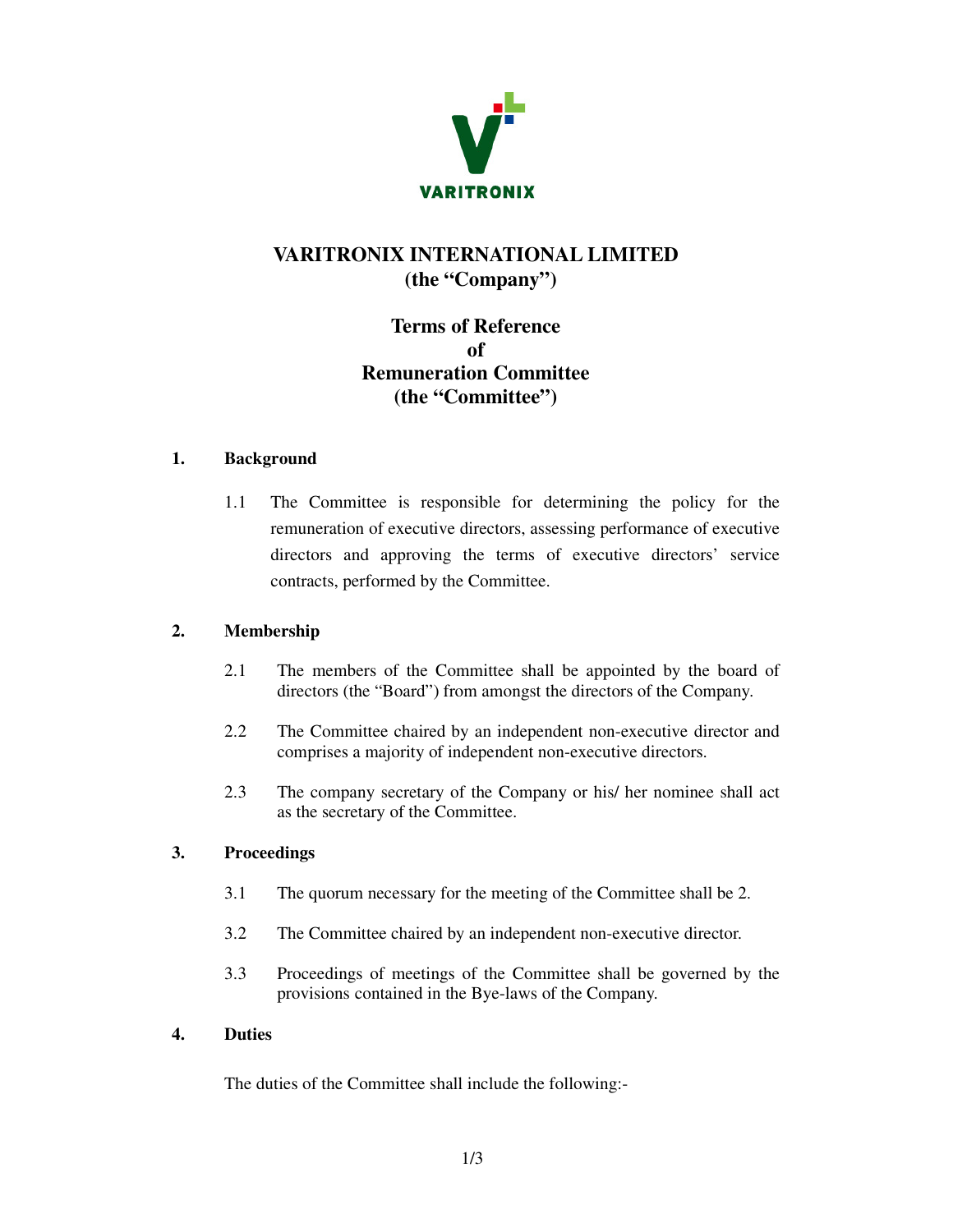- 4.1 to make recommendations to the Board on the Company's policy and structure for all directors' and senior management remuneration and on the establishment of a formal and transparent procedure for developing remuneration policy;
- 4.2 to review and approve the management's remuneration proposals with reference to the Board's corporate goals and objectives;
- 4.3 either:
	- (i) to determine, with delegated responsibility, the remuneration packages of individual executive directors and senior management; or
	- (ii) to make recommendations to the Board on the remuneration packages of individual executive directors and senior management.

This should include benefits in kind, pension rights and compensation payments, including any compensation payable for loss or termination of their office or appointment;

- 4.4 to make recommendations to the Board on the remuneration of non-executive directors;
- 4.5 to consider salaries paid by comparable companies, time commitment and responsibilities and employment conditions elsewhere in the group;
- 4.6 to review and approve compensation payable to executive directors and senior management for any loss or termination of office or appointment to ensure that it is consistent with contractual terms and is otherwise fair and not excessive;
- 4.7 to review and approve compensation arrangements relating to dismissal or removal of directors for misconduct to ensure that they are consistent with contractual terms and are otherwise reasonable and appropriate; and